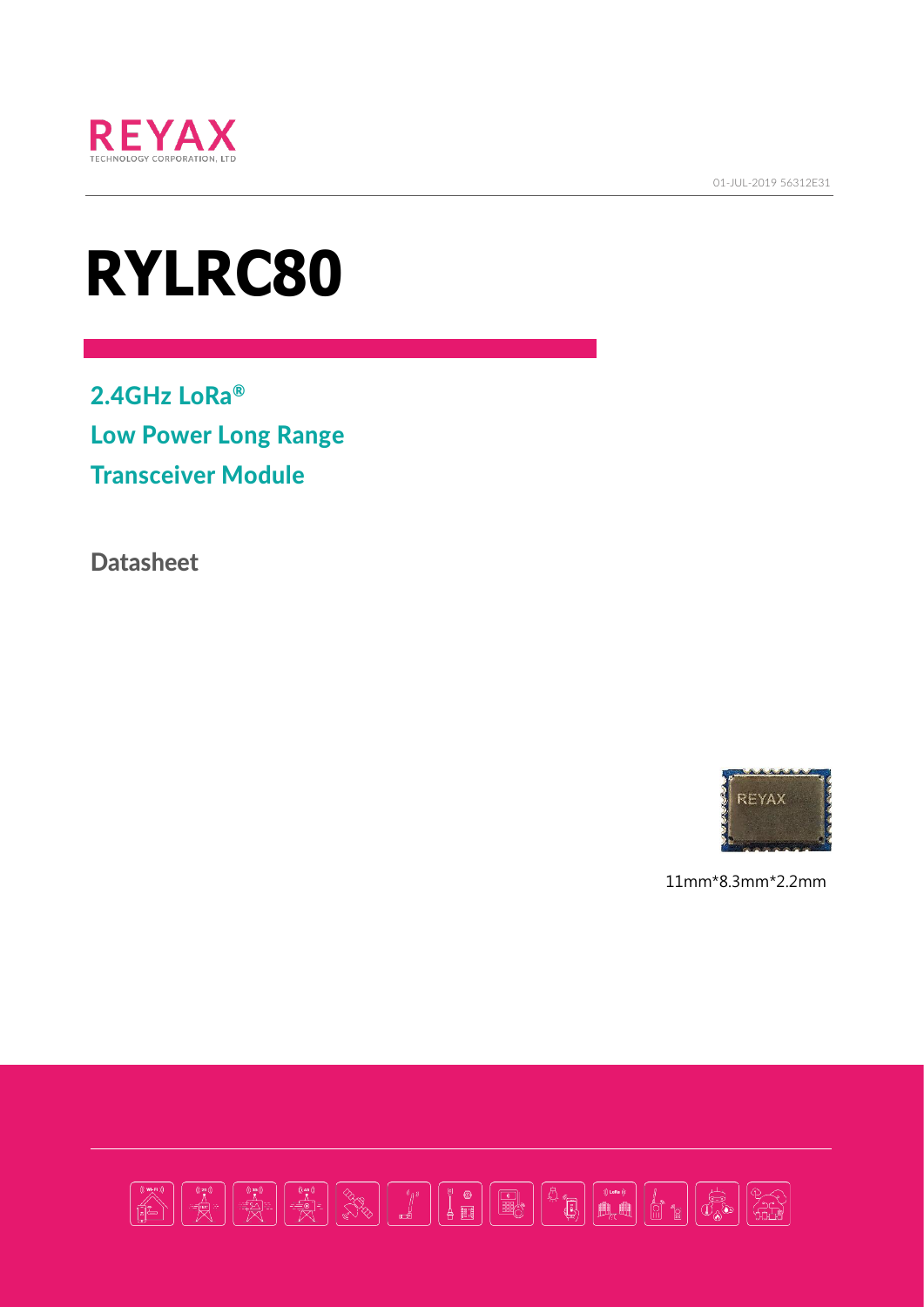#### PRODUCT DESCRIPTION

The REYAX RYLRC80 module provide ultra long range communication in the 2.4 GHz band with the linearity to withstand heavy interference. This makes them the ideal solution for robust and reliable wireless solutions. They are the first ISM band transceiver IC of their kind to integrate a time-of-flight functionality, opening up application solutions to track and localize people, pets, drones, or objects in a factory. These long range 2.4 GHz products include multiple physical layers and modulations to optimize long range communication at high data rate for video and security applications. Very small products for wearables can easily be designed thanks to the high level of integration and the ultra-low current consumption which allows the use of miniaturized batteries.

## FEATURES

- Long Range 2.4 GHz transceiver
- High sensitivity, down to -132 dBm
- +12.5 dBm, high efficiency PA
- Low energy consumption, on-chip DC-DC
- LoRa®, FLRC, (G)FSK supported modulations
- Programmable bit rate
- Excellent blocking immunity
- Ranging Engine, Time-of-flight function
- BLE PHY layer compatibility
- Semtech SX1280 Engine

## APPLICATIONS

- Home automation & appliances
- Security systems
- Tracking applications
- Wearables & sports/fitness sensors
- Radio-controlled toys & drones
- Smart watches & beacons
- Healthcare
- IoT Applications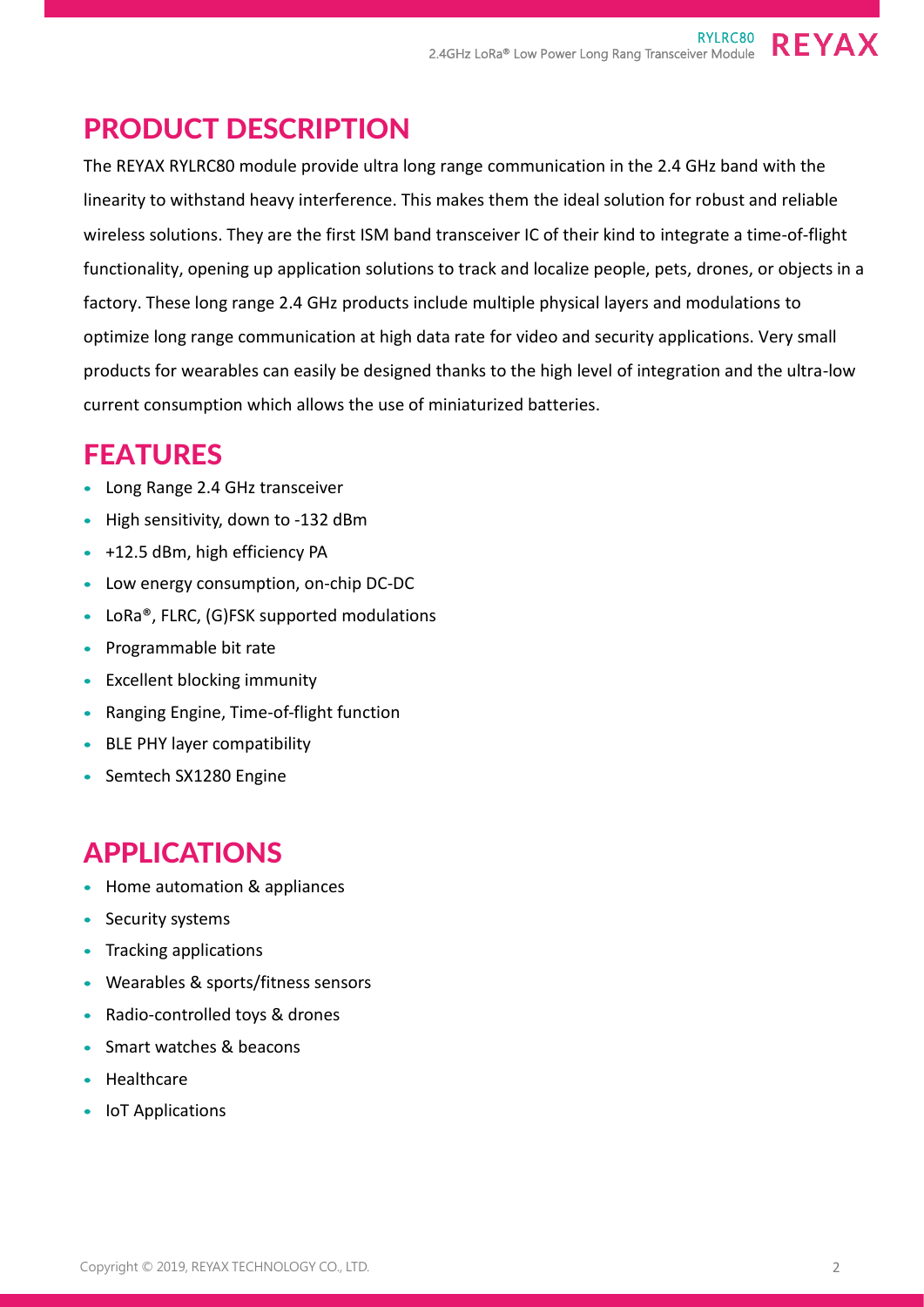### PIN DESCRIPTION



| Pin            | <b>Name</b>     | I/O | Condition                                         |  |  |
|----------------|-----------------|-----|---------------------------------------------------|--|--|
| $\mathbf{1}$   | <b>GND</b>      |     | Ground                                            |  |  |
| $\overline{2}$ | <b>RF</b>       | I/O | RF Input/Output                                   |  |  |
| 3              | <b>GND</b>      |     | Ground                                            |  |  |
| $\overline{4}$ | <b>GND</b>      |     | Ground                                            |  |  |
| 5              | <b>GND</b>      |     | Ground                                            |  |  |
| 6              | <b>NC</b>       |     | Not connected                                     |  |  |
| 7              | <b>GND</b>      |     | Ground                                            |  |  |
| 8              | <b>VBAT IO</b>  | I   | Supply for the Digital IO interface               |  |  |
| 9              | <b>VBAT</b>     | I   | Supply for the RF                                 |  |  |
| 10             | <b>NC</b>       |     | Not connected                                     |  |  |
| 11             | TCXO VCC        | T   | <b>TCXO Power Supply</b>                          |  |  |
| 12             | <b>DIO3</b>     | I/O | Optional multi-purpose digital I/O                |  |  |
| 13             | NCC_CTS         | I   | <b>SPI Slave Select</b>                           |  |  |
| 14             | <b>GND</b>      |     | Ground                                            |  |  |
| 15             | <b>SCK RTSN</b> | ı   | SPI clock                                         |  |  |
| 16             | MOSI RX         | I   | SPI slave input                                   |  |  |
| 17             | MISO TX         | O   | SPI slave output                                  |  |  |
| 18             | <b>NRESET</b>   | I   | Reset signal,                                     |  |  |
|                |                 |     | active low with internal pull-up at 50 k $\Omega$ |  |  |
| 19             | <b>BUSY</b>     | O   | Transceiver busy indicator                        |  |  |
| 20             | <b>DIO1</b>     | I/O | Optional multi-purpose digital I/O                |  |  |
| 21             | <b>GND</b>      |     | Ground                                            |  |  |
| 22             | <b>DIO2</b>     | I/O | Optional multi-purpose digital I/O                |  |  |
| 23             | <b>NC</b>       |     | Not connected                                     |  |  |
| 24             | <b>GND</b>      |     | Ground                                            |  |  |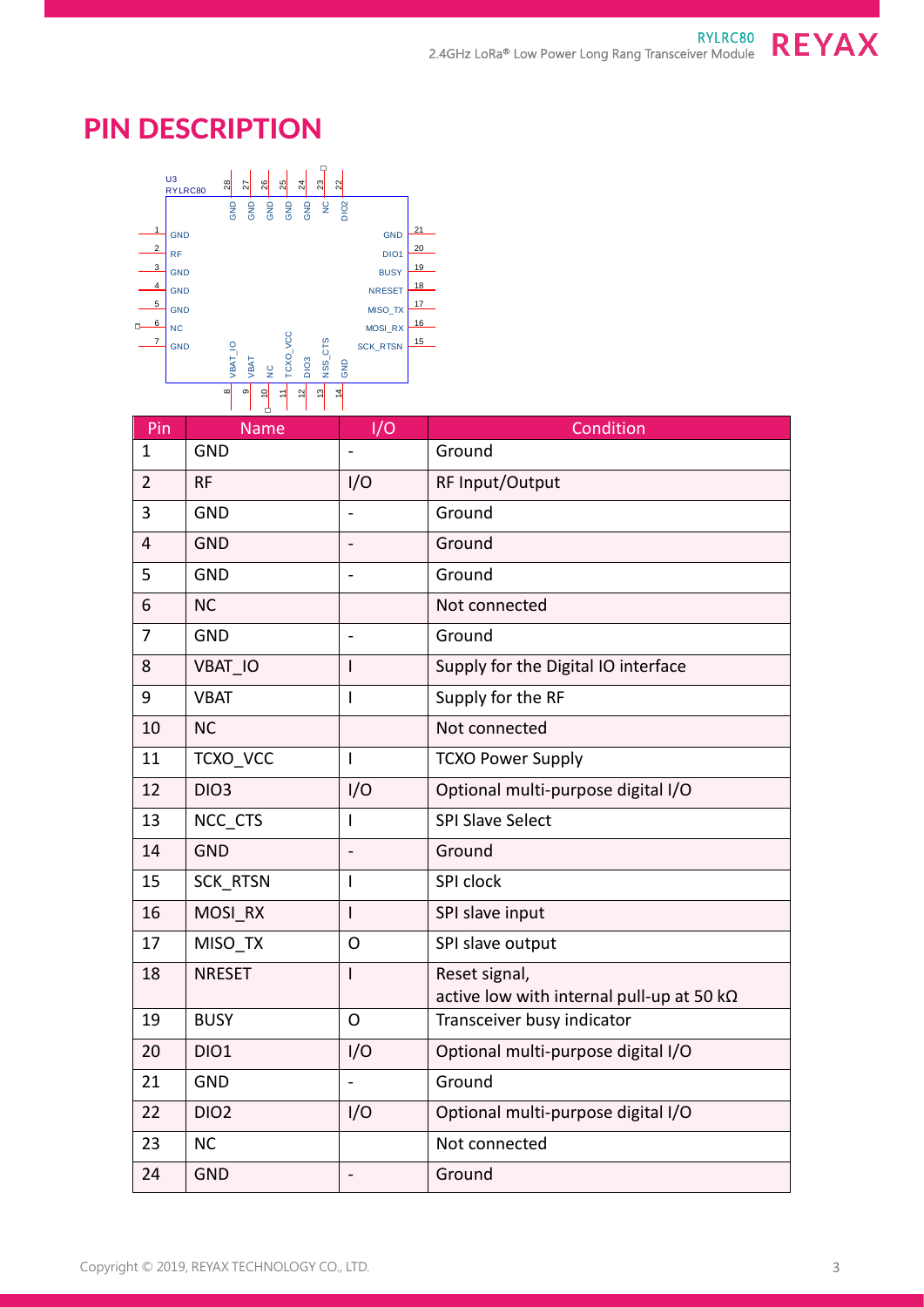| 25 | <b>GND</b> | Ground |
|----|------------|--------|
| 26 | <b>GND</b> | Ground |
| 27 | <b>GND</b> | Ground |
| 28 | <b>GND</b> | Ground |

## BLOCK DIAGRAM

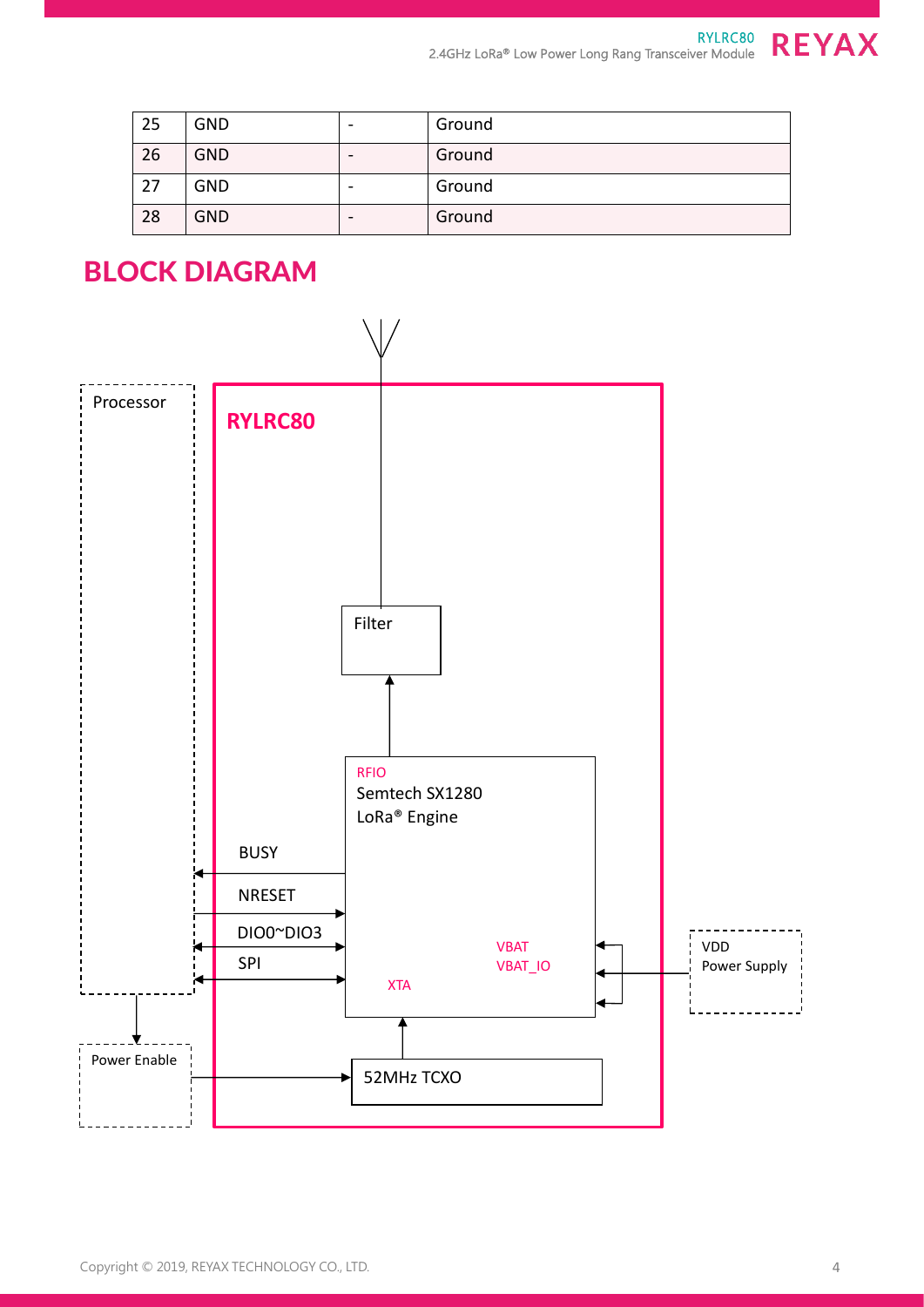

| Item                         | Min.         | <b>Typical</b> | Max.         | <b>Unit</b>    | Condition                      |
|------------------------------|--------------|----------------|--------------|----------------|--------------------------------|
| <b>VDD Power Supply</b>      | 1.8          | 3.3            | 3.7          | $\vee$         |                                |
| <b>TCXO Power Supply</b>     | 1.71         | 1.8            | 1.89         | $\vee$         |                                |
| <b>TCXO Accuracy</b>         |              | ±1.5           |              | ppm            |                                |
| <b>TCXO Long-term</b>        |              | ±1             |              | ppm/Year       |                                |
| <b>Frequency Stability</b>   |              |                |              |                |                                |
| <b>TCXO Current</b>          |              | 1.7            |              | mA             |                                |
| <b>RF Output Power Range</b> | $-18$        |                | 12.5         | dBm            |                                |
| <b>Filter insertion loss</b> | $\mathbf{1}$ | $\overline{2}$ | 3            | dB             |                                |
| Harmonic                     |              |                | $-36$        | dBm            |                                |
| <b>RF</b> sensitivity        | $-132$       |                |              | dBm            |                                |
| RF Input Level               |              |                | 10           | dBm            |                                |
| <b>Frequency Range</b>       | 2400         |                | 2500         | <b>MHz</b>     |                                |
| <b>Transmit Current</b>      |              | 24             |              | m <sub>A</sub> | $RFOP = +12.5$ dBm             |
| <b>Receive Current</b>       | 5.5          | 6.2            | 8.2          | mA             |                                |
| <b>Sleep Current</b>         |              | 0.215          |              | uA             |                                |
| <b>Communication Range</b>   |              | $\overline{2}$ |              | KM             |                                |
| Digital input level high     | $0.8*$       |                | $\mathbf{1}$ | <b>VBAT IO</b> | <b>VIH</b>                     |
| Digital input level low      |              |                | 0.2          | VBAT IO        | VIL                            |
| Digital output level high    | 0.9          |                |              | <b>VBAT IO</b> | <b>VOH</b><br>$Imax = 2.5mA$   |
| Digital output level low     |              |                | 0.1          | VBAT IO        | <b>VOL</b><br>$Imax = -2.5 mA$ |
| <b>Operating Temperature</b> | $-40$        | 25             | $+85$        | $\degree$ C    |                                |
| <b>Dimensions</b>            |              |                |              |                | 11mm*8.3mm*2.2mm               |
| Weight                       |              | $\mathbf{1}$   |              | g              |                                |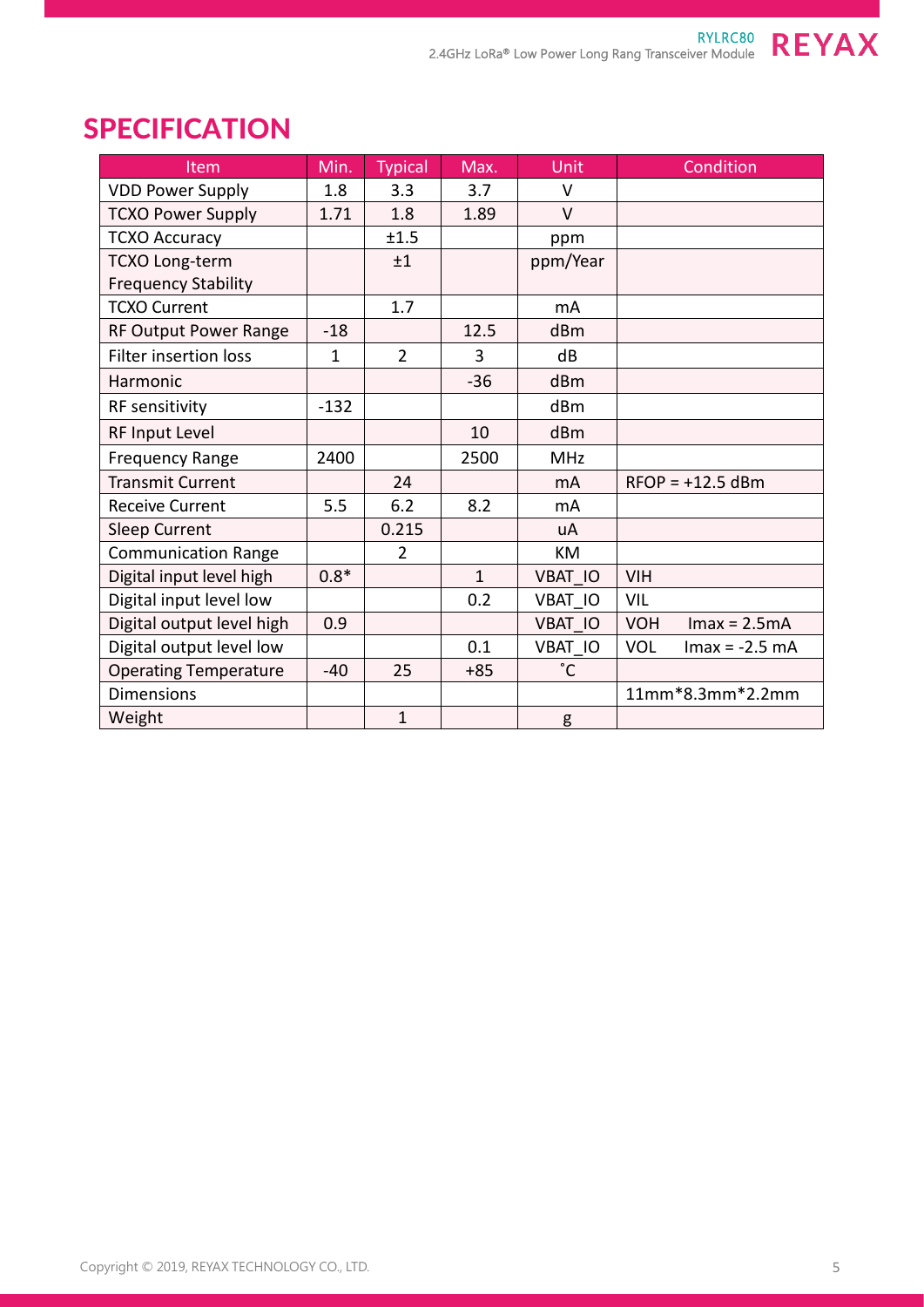#### REFLOW SOLDERING

Consider the "IPC-7530 Guidelines for temperature profiling for mass soldering (reflow and wave) processes, published 2001.

#### **Preheat phase**

Initial heating of component leads and balls. Residual humidity will be dried out. Please note that this preheat phase will not replace prior baking procedures.

- Temperature rise rate: max. 3 °C/s If the temperature rise is too rapid in the preheat phase it may cause excessive slumping.
- Time: 60 120 s If the preheat is insufficient, rather large solder balls tend to be generated. Conversely, if performed excessively, fine balls and large balls will be generated in clusters.
- End Temperature: 150 200 °C If the temperature is too low, non-melting tends to be caused in areas containing large heat capacity.

#### **Heating/ Reflow phase**

The temperature rises above the liquidus temperature of 217°C. Avoid a sudden rise in temperature as the slump of the paste could become worse.

- Limit time above 217 °C liquidus temperature: 40 60 s
- Peak reflow temperature: 245 °C

#### **Cooling phase**

A controlled cooling avoids negative metallurgical effects (solder becomes more brittle) of the solder and possible mechanical tensions in the products. Controlled cooling helps to achieve bright solder fillets with a good shape and low contact angle.

• Temperature fall rate: max 4 °C/s To avoid falling off, the REYAX RYB070I module should be placed on the topside of the motherboard during soldering.



**Recommended soldering profile**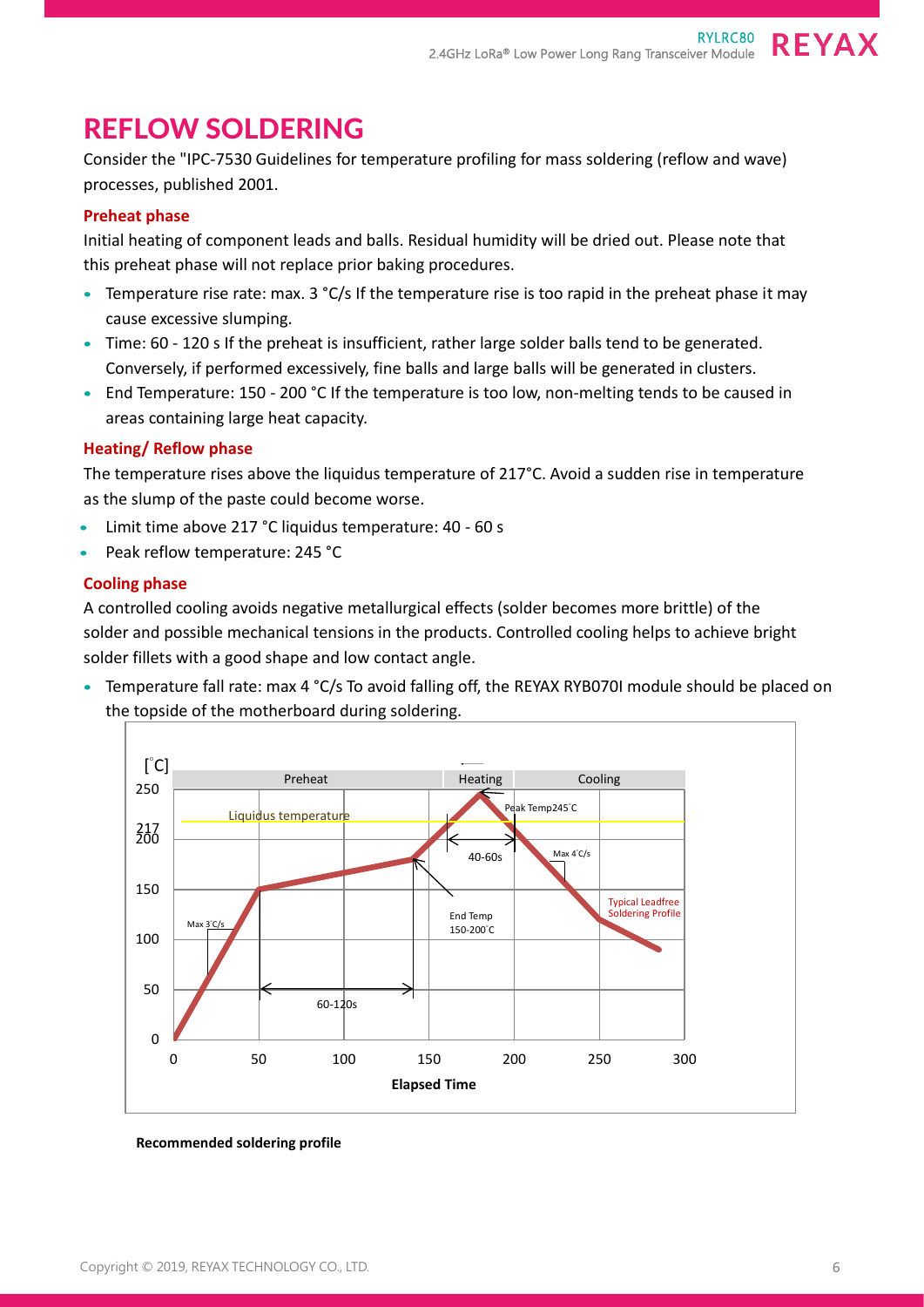

### DIMENSIONS



Unit : mm